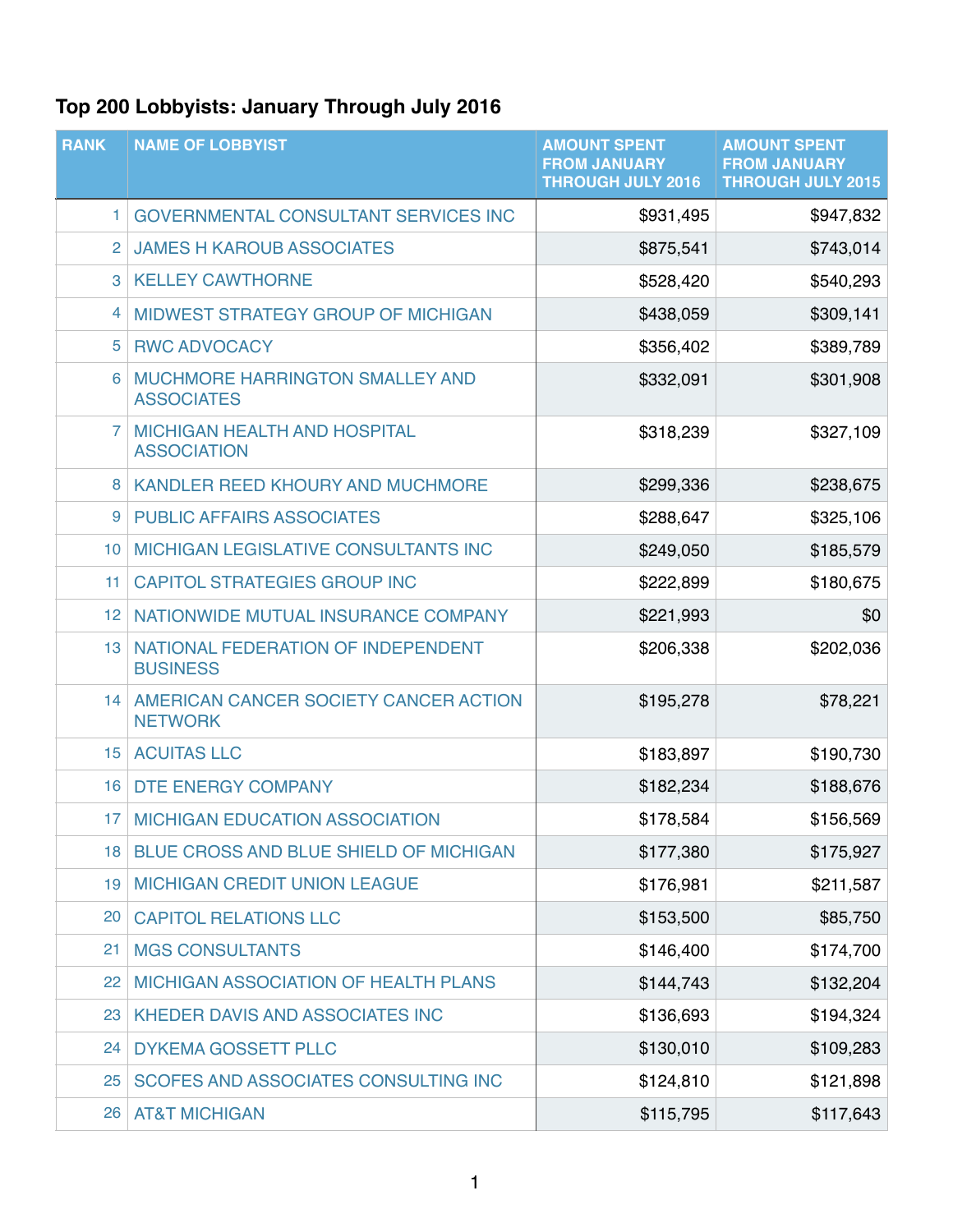| <b>RANK</b> | <b>NAME OF LOBBYIST</b>                                                | <b>AMOUNT SPENT</b><br><b>FROM JANUARY</b><br><b>THROUGH JULY 2016</b> | <b>AMOUNT SPENT</b><br><b>FROM JANUARY</b><br><b>THROUGH JULY 2015</b> |
|-------------|------------------------------------------------------------------------|------------------------------------------------------------------------|------------------------------------------------------------------------|
| 27          | AMERICAN CIVIL LIBERTIES UNION                                         | \$113,240                                                              | \$65,683                                                               |
| 28          | <b>CAPITOL AFFAIRS INC</b>                                             | \$110,672                                                              | \$82,350                                                               |
| 29          | <b>CONSUMERS ENERGY</b>                                                | \$110,260                                                              | \$137,789                                                              |
| 30          | <b>MGM GRAND DETROIT LLC</b>                                           | \$105,984                                                              | \$87,793                                                               |
| 31          | KINDSVATTER AND ASSOCIATES INC                                         | \$105,657                                                              | \$99,861                                                               |
| 32          | <b>KNIGHT COUNSULTING</b>                                              | \$99,442                                                               | \$97,867                                                               |
| 33          | <b>FORD MOTOR COMPANY</b>                                              | \$91,705                                                               | \$86,118                                                               |
| 34          | <b>MICHIGAN DENTAL ASSOCIATION</b>                                     | \$85,193                                                               | \$64,228                                                               |
| 35          | <b>DODAK JOHNSON AND ASSOCIATES</b>                                    | \$83,586                                                               | \$136,103                                                              |
| 36          | UNIVERSITY OF MICHIGAN BOARD OF<br><b>REGENTS (U OF M)</b>             | \$75,753                                                               | \$74,263                                                               |
| 37          | <b>MICHIGAN STATE AFL-CIO</b>                                          | \$75,467                                                               | \$49,467                                                               |
| 38          | <b>COUNTY ROAD ASSOCIATION OF MICHIGAN</b>                             | \$73,600                                                               | \$63,884                                                               |
| 39          | <b>MICHIGAN MUNICIPAL LEAGUE</b>                                       | \$70,504                                                               | \$48,619                                                               |
| 40          | JUSTICE CONSENSUS ACTION NETWORK (US<br><b>JUSTICE ACTION NETWORK)</b> | \$70,000                                                               | \$7,500                                                                |
| 41          | <b>MERIDIAN RX LLC</b>                                                 | \$70,000                                                               | \$6,000                                                                |
| 42          | <b>NOKIA CORPORATION</b>                                               | \$70,000                                                               | \$35,000                                                               |
| 43          | <b>MICHIGAN STATE UNIVERSITY</b>                                       | \$69,742                                                               | \$67,812                                                               |
|             | 44 MICHIGAN RESPONSIBILITY COUNCIL                                     | \$66,000                                                               | \$0                                                                    |
| 45          | ST JOHN PROVIDENCE HEALTH SYSTEM                                       | \$65,928                                                               | \$66,827                                                               |
| 46          | <b>MICHIGAN RETAILERS ASSOCIATION</b>                                  | \$65,740                                                               | \$79,625                                                               |
| 47          | <b>INSURANCE INSTITUTE OF MICHIGAN</b>                                 | \$63,770                                                               | \$70,534                                                               |
| 48          | PHILIP ALAN CONSULTING                                                 | \$60,321                                                               | N/A                                                                    |
| 49          | <b>WAYNE COUNTY</b>                                                    | \$58,897                                                               | \$70,875                                                               |
| 50          | <b>AARP</b>                                                            | \$57,172                                                               | \$41,496                                                               |
| 51          | <b>JACKSON NATIONAL LIFE INSURANCE</b>                                 | \$56,602                                                               | \$55,012                                                               |
| 52          | <b>GENESYS TELECOMMUNICATIONS</b><br><b>LABORATORIES</b>               | \$56,000                                                               | \$87,000                                                               |
|             | 53 MICHIGAN ASSISTED LIVING ASSOCIATION                                | \$55,855                                                               | \$55,300                                                               |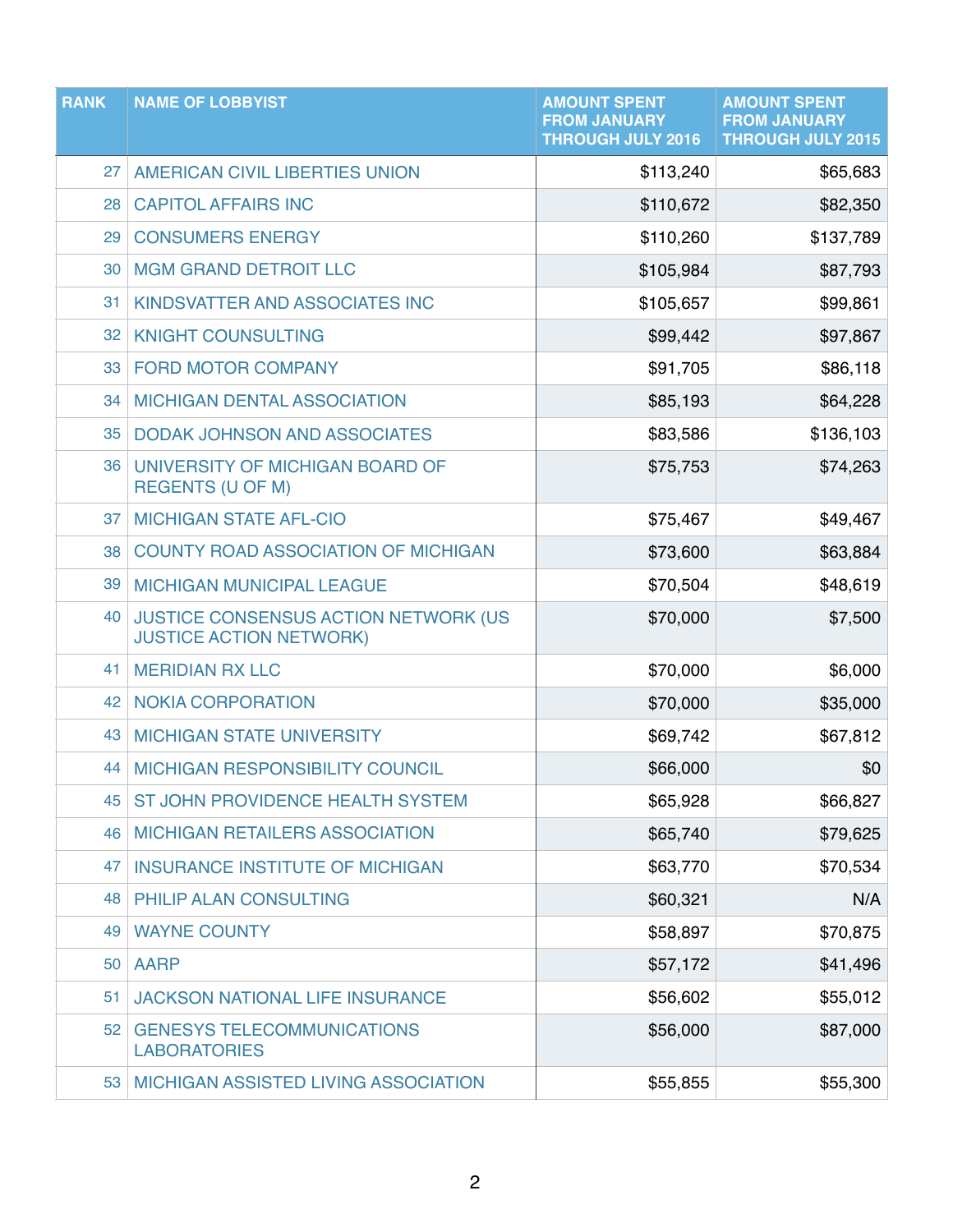| <b>RANK</b> | <b>NAME OF LOBBYIST</b>                                                | <b>AMOUNT SPENT</b><br><b>FROM JANUARY</b><br><b>THROUGH JULY 2016</b> | <b>AMOUNT SPENT</b><br><b>FROM JANUARY</b><br><b>THROUGH JULY 2015</b> |
|-------------|------------------------------------------------------------------------|------------------------------------------------------------------------|------------------------------------------------------------------------|
| 54          | MICHIGAN COUNCIL FOR MATERNAL AND CHILD<br><b>HEALTH</b>               | \$55,733                                                               | \$56,364                                                               |
| 55          | <b>MICHIGAN AFSCME COUNCIL 25</b>                                      | \$55,702                                                               | \$58,138                                                               |
| 56          | <b>MULTISTATE ASSOCIATES INC</b>                                       | \$55,449                                                               | \$68,488                                                               |
| 57          | <b>LILLY USA</b>                                                       | \$55,216                                                               | \$51,033                                                               |
| 58          | <b>ALTRIA CLIENT SERVICES</b>                                          | \$54,332                                                               | \$70,866                                                               |
| 59          | MICHIGAN LICENSED BEVERAGE ASSOCIATION                                 | \$52,809                                                               | \$44,590                                                               |
| 60          | ACCAVITTI CONSULTING GROUP LLC                                         | \$52,500                                                               | \$52,500                                                               |
| 61          | <b>ENTERGY NUCLEAR ENERGY</b>                                          | \$52,500                                                               | \$52,500                                                               |
| 62          | <b>OAKLAND UNIVERSITY</b>                                              | \$52,163                                                               | \$28,136                                                               |
| 63          | <b>WARNER NORCROSS AND JUDD</b>                                        | \$52,072                                                               | \$69,970                                                               |
| 64          | <b>AMAYA SERVICES LIMITED</b>                                          | \$51,470                                                               | \$35,000                                                               |
| 65          | <b>MICHIGAN FARM BUREAU</b>                                            | \$50,355                                                               | \$53,103                                                               |
| 66          | NATIONAL ELECTRICAL CONTRACTORS<br><b>ASSOCIATION MICHIGAN CHAPTER</b> | \$50,000                                                               | \$0                                                                    |
| 67          | ASSOCIATED BUILDERS AND CONTRACTORS<br><b>OF MICHIGAN</b>              | \$49,832                                                               | \$50,729                                                               |
| 68          | LITTLE RIVER BAND OF OTTAWA INDIANS                                    | \$49,000                                                               | \$49,000                                                               |
| 69          | <b>MEIJER INC</b>                                                      | \$48,749                                                               | \$36,574                                                               |
| 70          | <b>ATC MANAGEMENT INC</b>                                              | \$48,000                                                               | \$44,500                                                               |
| 71          | <b>EXECUTIVE OFFICE OF THE GOVERNOR</b>                                | \$48,000                                                               | \$48,000                                                               |
| 72          | <b>CASG</b>                                                            | \$47,110                                                               | \$61,650                                                               |
| 73          | AMERICAN FEDERATION OF TEACHERS<br><b>MICHIGAN</b>                     | \$46,446                                                               | \$50,172                                                               |
| 74          | <b>CSX TRANSPORTATION</b>                                              | \$46,000                                                               | \$45,000                                                               |
| 75          | <b>VENUTO AND ASSOCIATES</b>                                           | \$45,389                                                               | \$36,156                                                               |
| 76          | MICHIGAN CABLE TELECOMMUNICATIONS<br><b>ASSOCIATION</b>                | \$45,140                                                               | \$46,179                                                               |
| 77          | <b>GREEKTOWN CASINO-HOTEL</b>                                          | \$44,940                                                               | \$44,940                                                               |
| 78          | <b>MCKINNEY AND ASSOCIATES</b>                                         | \$44,350                                                               | \$33,450                                                               |
| 79          | <b>GENERAL MOTORS LLC</b>                                              | \$44,056                                                               | \$71,387                                                               |
| 80          | <b>AETNA INC</b>                                                       | \$43,760                                                               | \$40,658                                                               |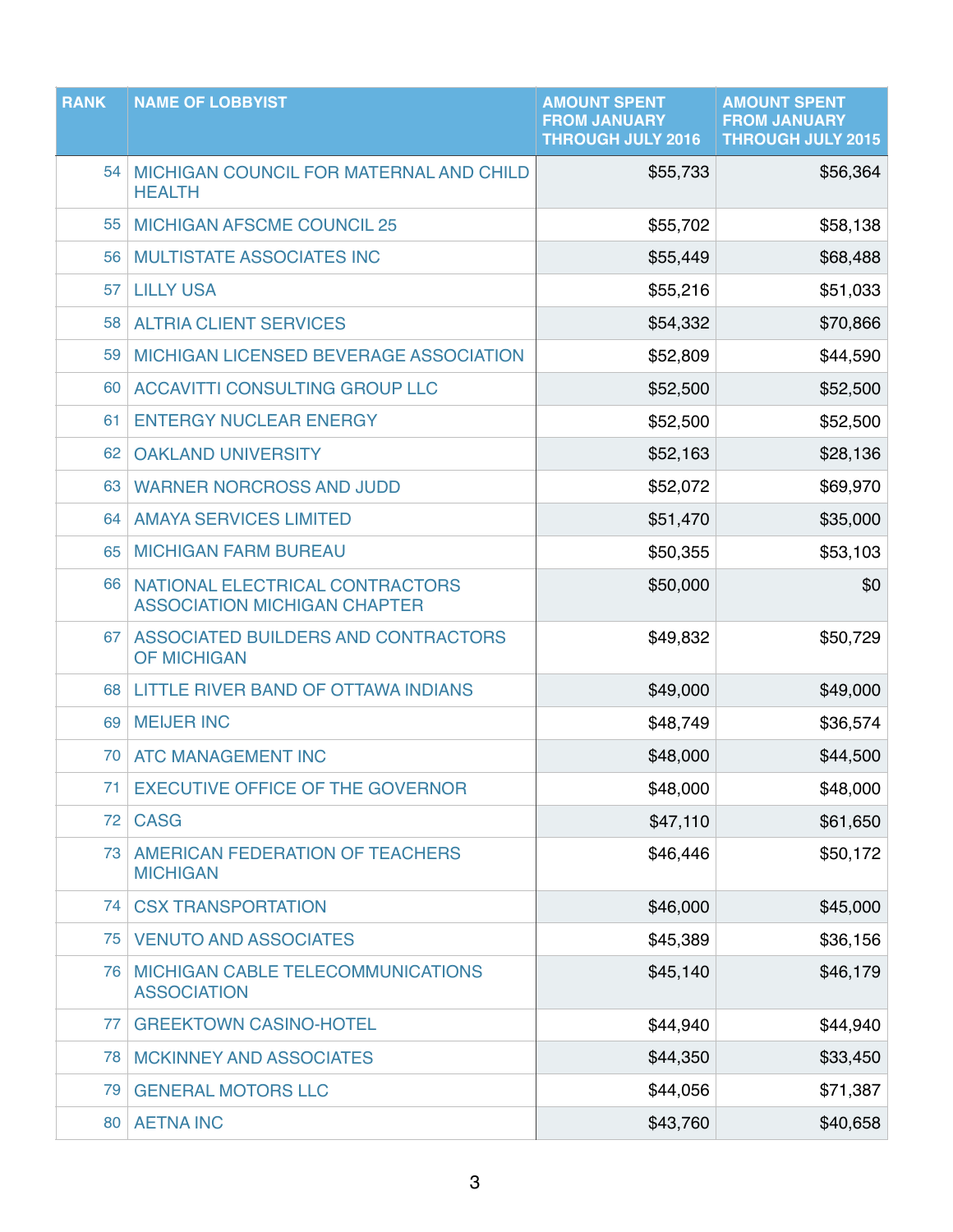| <b>RANK</b>      | <b>NAME OF LOBBYIST</b>                                           | <b>AMOUNT SPENT</b><br><b>FROM JANUARY</b><br><b>THROUGH JULY 2016</b> | <b>AMOUNT SPENT</b><br><b>FROM JANUARY</b><br><b>THROUGH JULY 2015</b> |
|------------------|-------------------------------------------------------------------|------------------------------------------------------------------------|------------------------------------------------------------------------|
| 81               | <b>MICHIGAN DISTRIBUTORS AND VENDORS</b><br><b>ASSOCIATION</b>    | \$43,558                                                               | \$43,343                                                               |
| 82               | <b>MIDLAND COGENERATION VENTURE LIMITED</b><br><b>PARTNERSHIP</b> | \$43,405                                                               | \$32,330                                                               |
| 83               | <b>CLARK HILL PLC</b>                                             | \$42,150                                                               | \$55,864                                                               |
| 84               | <b>CENTRA</b>                                                     | \$42,000                                                               | \$42,000                                                               |
| 85               | <b>BUSINESS LEADERS FOR MICHIGAN</b>                              | \$41,440                                                               | \$23,308                                                               |
| 86               | <b>STATE FARM INSURANCE COMPANIES</b>                             | \$40,862                                                               | \$39,270                                                               |
| 87               | <b>JOHNSON AND JOHNSON</b>                                        | \$40,694                                                               | \$31,294                                                               |
| 88               | <b>AMGEN</b>                                                      | \$40,493                                                               | \$62,336                                                               |
| 89               | <b>INDIANA MICHIGAN POWER</b>                                     | \$40,191                                                               | \$52,270                                                               |
| 90               | <b>QUADRANT CONSULTING GROUP</b>                                  | \$40,166                                                               | N/A                                                                    |
| 91               | <b>MICHIGAN CANNABIS DEVELOPMENT</b><br><b>ASSOCIATION</b>        | \$40,000                                                               | \$18,364                                                               |
| 92               | <b>PFIZER INC</b>                                                 | \$39,942                                                               | \$67,750                                                               |
| 93               | <b>3M COMPANY</b>                                                 | \$39,025                                                               | \$30,800                                                               |
| 94               | THE PEW CHARITABLE TRUSTS                                         | \$38,597                                                               | \$5,600                                                                |
| 95               | <b>KELLOGG COMPANY</b>                                            | \$38,435                                                               | \$28,500                                                               |
| 96               | <b>MICHIGAN CHAMBER OF COMMERCE</b>                               | \$38,322                                                               | \$64,000                                                               |
| 97               | <b>OPERATING ENGINEERS 324</b>                                    | \$38,220                                                               | \$35,721                                                               |
| 98               | <b>HEALTH CARE ASSOCIATION OF MICHIGAN</b>                        | \$37,878                                                               | \$35,730                                                               |
| 99               | <b>GOLDMAN SACHS AND CO</b>                                       | \$37,657                                                               | \$10,877                                                               |
| 100              | <b>MICHIGAN BEER AND WINE WHOLESALERS</b><br><b>ASSOCIATION</b>   | \$37,627                                                               | \$53,801                                                               |
| 101              | <b>LA INSURANCE FRANCHISING</b>                                   | \$36,750                                                               | \$39,200                                                               |
| 102              | <b>COMCAST</b>                                                    | \$36,622                                                               | \$33,676                                                               |
| 103 <sub>1</sub> | ORRICK HERRINGTON AND SUTCLIFFE LLP                               | \$36,553                                                               | \$0                                                                    |
| 104              | <b>MICHIGAN GROCERS ASSOCIATION</b>                               | \$36,367                                                               | \$41,642                                                               |
| 105              | THE DETROIT MEDICAL CENTER                                        | \$36,355                                                               | \$34,295                                                               |
| 106              | <b>FEDEX CORPORATION</b>                                          | \$36,319                                                               | \$36,507                                                               |
| 107              | <b>MASTERCARD WORLDWIDE</b>                                       | \$36,077                                                               | \$34,091                                                               |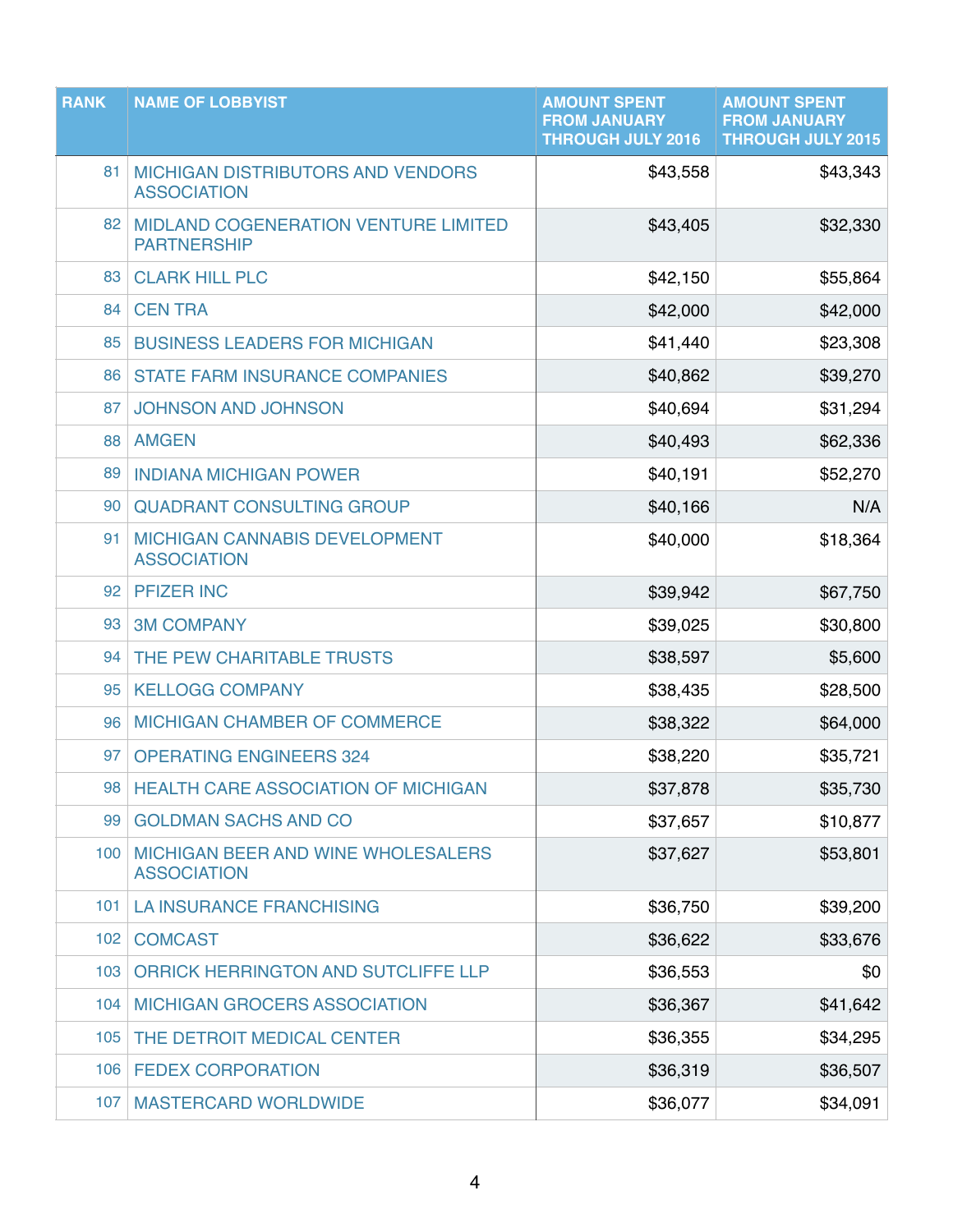| <b>RANK</b> | <b>NAME OF LOBBYIST</b>                                                       | <b>AMOUNT SPENT</b><br><b>FROM JANUARY</b><br><b>THROUGH JULY 2016</b> | <b>AMOUNT SPENT</b><br><b>FROM JANUARY</b><br><b>THROUGH JULY 2015</b> |
|-------------|-------------------------------------------------------------------------------|------------------------------------------------------------------------|------------------------------------------------------------------------|
|             | 108   VERTEX PHARMACEUTICALS INCORPORATED                                     | \$36,000                                                               | \$13,153                                                               |
| 109         | <b>GRAND VALLEY STATE UNIVERSITY</b>                                          | \$35,932                                                               | \$35,932                                                               |
| 110         | FIRST ENERGY SERVICE COMPANY                                                  | \$35,700                                                               | \$24,000                                                               |
| 111         | ASSOCIATION OF INDEPENDENT COLLEGES<br>AND UNIVERSITIES OF MICHIGAN           | \$35,687                                                               | \$32,063                                                               |
| 112         | <b>BEAUMONT HEALTH</b>                                                        | \$35,602                                                               | \$39,609                                                               |
| 113         | <b>GRAND RAPIDS AREA CHAMBER OF</b><br><b>COMMERCE</b>                        | \$35,104                                                               | \$38,968                                                               |
|             | 114   WAYNE COUNTY REGIONAL EDUCATIONAL<br><b>SERVICE AGENCY (WAYNE RESA)</b> | \$35,093                                                               | \$2,026                                                                |
| 115         | <b>EXPERIAN INFORMATION SOLUTIONS INC</b>                                     | \$35,000                                                               | \$35,054                                                               |
|             | 116 FILER CITY REAL ESTATE DEVELOPMENT<br><b>CORPORATION</b>                  | \$35,000                                                               | \$35,000                                                               |
| 117         | <b>NETAPP</b>                                                                 | \$35,000                                                               | \$35,000                                                               |
| 118         | <b>T MOBILE USA INC</b>                                                       | \$35,000                                                               | \$35,050                                                               |
| 119         | <b>ACCENTURE LLP</b>                                                          | \$34,448                                                               | \$34,350                                                               |
| 120         | <b>TESLA MOTORS</b>                                                           | \$34,390                                                               | \$39,717                                                               |
| 121         | EVERYTOWN FOR GUN SAFETY ACTION FUND                                          | \$34,354                                                               | N/A                                                                    |
| 122         | <b>AUTO DEALERS OF MICHIGAN</b>                                               | \$34,169                                                               | \$30,951                                                               |
| 123         | <b>MICHIGAN EDUCATION SPECIAL SERVICES</b><br><b>ASSOCIATION (MESSA)</b>      | \$34,117                                                               | \$33,126                                                               |
| 124         | <b>MARQUETTE COUNTY</b>                                                       | \$33,754                                                               | \$21,366                                                               |
| 125         | <b>SANOFIUS</b>                                                               | \$33,228                                                               | \$28,756                                                               |
| 126         | <b>MICHIGAN HYDROCULTURE ASSOCIATION</b>                                      | \$33,160                                                               | \$12,250                                                               |
| 127         | <b>MUNSON MEDICAL CENTER</b>                                                  | \$32,808                                                               | \$28,950                                                               |
| 128         | <b>CORIZON HEALTH INC</b>                                                     | \$32,160                                                               | \$27,600                                                               |
| 129         | <b>INTERNATIONAL UNION UAW (UNITED AUTO)</b><br><b>WORKERS)</b>               | \$32,132                                                               | \$34,642                                                               |
| 130         | ACCIDENT FUND INSURANCE COMPANY OF<br><b>AMERICA</b>                          | \$32,086                                                               | \$32,198                                                               |
| 131         | <b>CHOICE PLUS LLC</b>                                                        | \$31,638                                                               | N/A                                                                    |
| 132         | <b>BRISTOL MYERS SQUIBB COMPANY</b>                                           | \$31,538                                                               | \$28,072                                                               |
|             | 133   MERCK SHARP AND DOHME CORP                                              | \$31,439                                                               | \$13,967                                                               |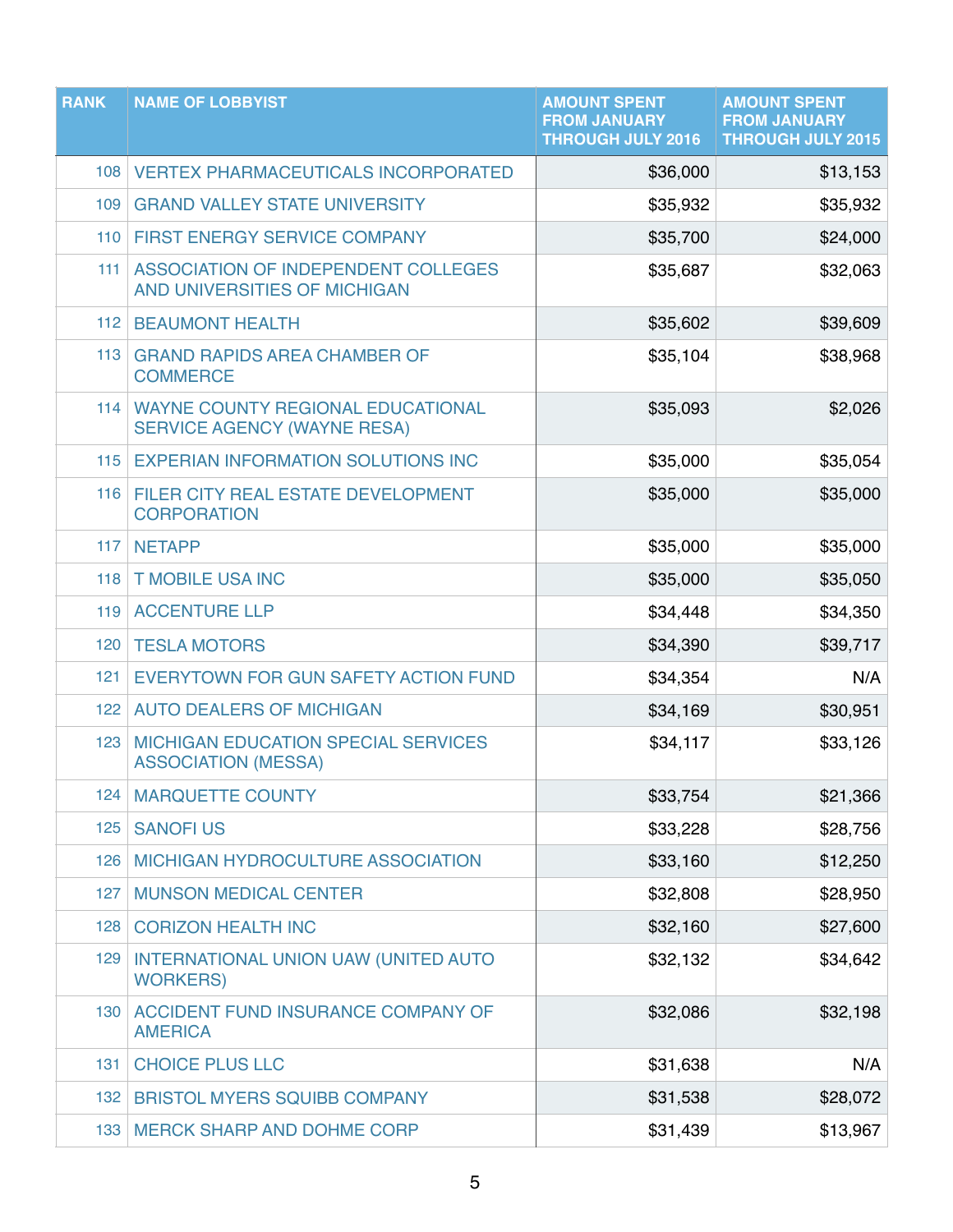| <b>RANK</b> | <b>NAME OF LOBBYIST</b>                                                               | <b>AMOUNT SPENT</b><br><b>FROM JANUARY</b><br><b>THROUGH JULY 2016</b> | <b>AMOUNT SPENT</b><br><b>FROM JANUARY</b><br><b>THROUGH JULY 2015</b> |
|-------------|---------------------------------------------------------------------------------------|------------------------------------------------------------------------|------------------------------------------------------------------------|
| 134         | <b>TOTAL HEALTH CARE INC</b>                                                          | \$31,205                                                               | \$40,207                                                               |
| 135         | ANHEUSER BUSCH COMPANIES INC                                                          | \$31,062                                                               | \$31,062                                                               |
| 136         | <b>TRINITY HEALTH</b>                                                                 | \$30,252                                                               | \$65,171                                                               |
| 137         | <b>MPM ENTERPRISES</b>                                                                | \$30,108                                                               | \$30,108                                                               |
| 138         | <b>EDELSON PC</b>                                                                     | \$30,000                                                               | N/A                                                                    |
| 139         | THE GRANT CONSULTING GROUP LLC                                                        | \$30,000                                                               | \$30,016                                                               |
| 140         | <b>MARATHON PETROLEUM CORPORATION</b><br><b>INCLUDING SUBSIDIARIES AND AFFILIATES</b> | \$29,826                                                               | \$44,062                                                               |
| 141         | <b>MICHIGAN PETROLEUM ASSOCIATION</b>                                                 | \$29,435                                                               | \$27,860                                                               |
|             | <b>142 POLARIS INDUSTRIES INC</b>                                                     | \$29,188                                                               | N/A                                                                    |
| 143         | <b>APPLE INC</b>                                                                      | \$29,050                                                               | \$48,035                                                               |
| 144         | <b>CVS HEALTH</b>                                                                     | \$28,906                                                               | \$29,444                                                               |
| 145         | <b>EXCELLENT SCHOOLS DETROIT</b>                                                      | \$28,803                                                               | N/A                                                                    |
| 146         | <b>EXACTA SYSTEMS</b>                                                                 | \$28,435                                                               | \$18,961                                                               |
| 147         | <b>TOYOTA MOTOR NORTH AMERICA INC</b>                                                 | \$28,205                                                               | \$29,200                                                               |
| 148         | MICHIGAN ASSOCIATION OF CERTIFIED PUBLIC<br><b>ACCOUNTANTS</b>                        | \$28,106                                                               | \$30,165                                                               |
| 149         | <b>CGI TECHNOLOGIES AND SOLUTIONS</b>                                                 | \$28,060                                                               | \$26,706                                                               |
| 150         | ALPENA REGIONAL MEDICAL CENTER                                                        | \$28,000                                                               | N/A                                                                    |
| 151         | ARAB AMERICAN AND CHALDEAN COUNCIL                                                    | \$28,000                                                               | \$29,452                                                               |
| 152         | <b>KROGER CO</b>                                                                      | \$28,000                                                               | \$28,000                                                               |
| 153         | <b>MICHIGAN HUMANE SOCIETY</b>                                                        | \$28,000                                                               | \$28,000                                                               |
| 154         | <b>RONCELLI INC</b>                                                                   | \$28,000                                                               | \$28,000                                                               |
| 155         | PROSECUTING ATTORNEYS ASSOCIATION OF<br><b>MICHIGAN</b>                               | \$27,877                                                               | \$27,741                                                               |
| 156         | <b>SPECTRUM HEALTH SYSTEM</b>                                                         | \$27,680                                                               | \$34,598                                                               |
| 157         | <b>MICHIGAN PHARMACISTS ASSOCIATION</b>                                               | \$27,564                                                               | \$27,797                                                               |
| 158         | <b>DETROIT AUTO DEALERS ASSOCIATION</b>                                               | \$27,219                                                               | \$25,936                                                               |
| 159         | AMERICAS HEALTH INSURANCE PLANS                                                       | \$26,974                                                               | \$25,316                                                               |
| 160         | <b>SAS INSTITUTE</b>                                                                  | \$26,953                                                               | \$45,632                                                               |
| 161         | ASSISTED LIVING BUSINESS CONSULTANTS                                                  | \$26,950                                                               | \$26,675                                                               |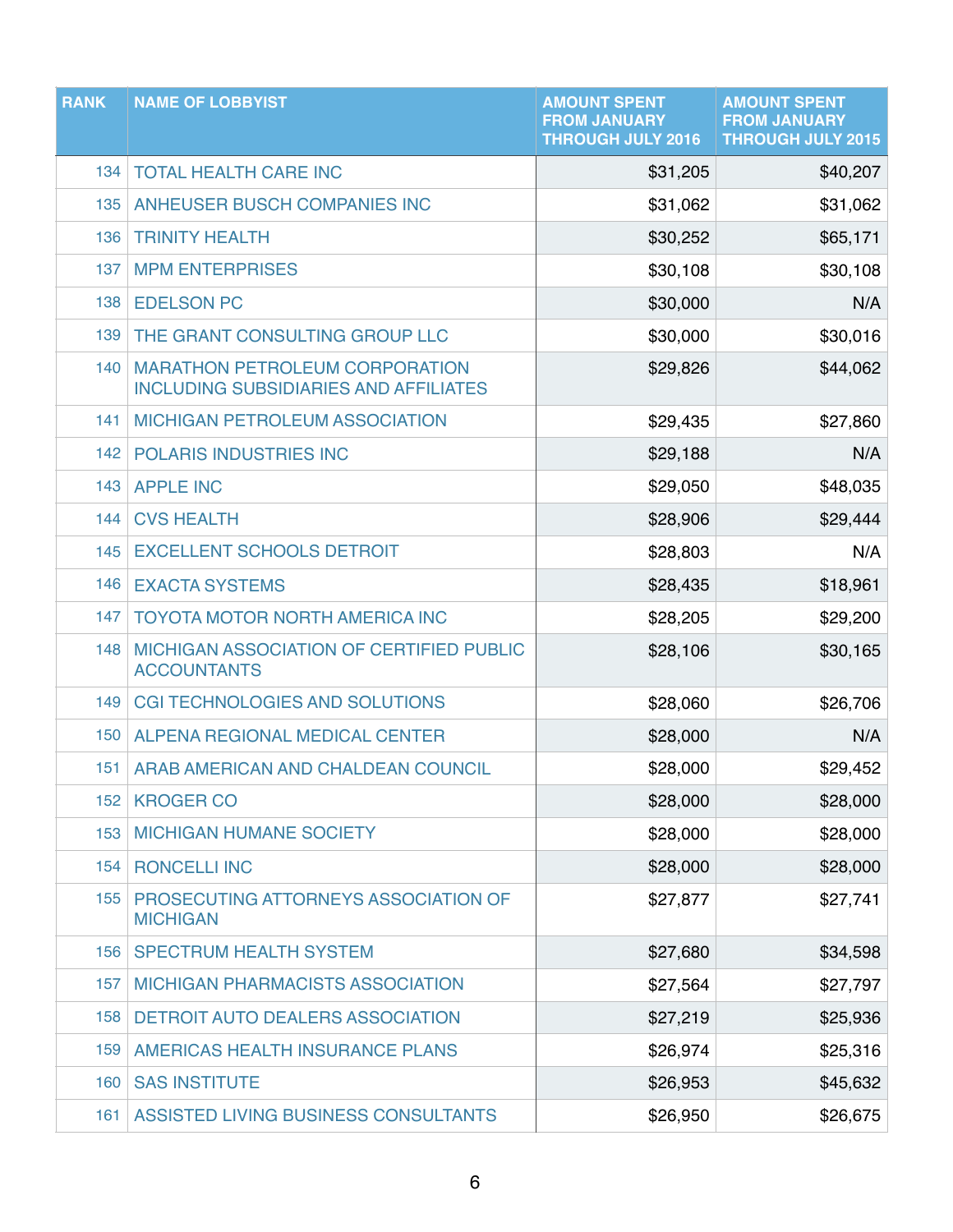| <b>RANK</b>      | <b>NAME OF LOBBYIST</b>                                            | <b>AMOUNT SPENT</b><br><b>FROM JANUARY</b><br><b>THROUGH JULY 2016</b> | <b>AMOUNT SPENT</b><br><b>FROM JANUARY</b><br><b>THROUGH JULY 2015</b> |
|------------------|--------------------------------------------------------------------|------------------------------------------------------------------------|------------------------------------------------------------------------|
| 162              | NEW COVERT GENERATING COMPANY                                      | \$26,914                                                               | \$25,997                                                               |
| 163              | <b>MICHIGAN PUBLIC TRANSIT ASSOCIATION</b>                         | \$26,831                                                               | \$25,566                                                               |
| 164              | UNIVERSITY PHYSICIAN GROUP                                         | \$26,719                                                               | \$15,469                                                               |
| 165              | <b>CITY OF DETROIT</b>                                             | \$26,706                                                               | \$28,537                                                               |
| 166              | DEPARTMENT OF LICENSING AND<br><b>REGULATORY AFFAIRS (LARA)</b>    | \$26,595                                                               | \$22,338                                                               |
| 167              | <b>WAYNE STATE UNIVERSITY</b>                                      | \$26,540                                                               | \$25,795                                                               |
| 168              | <b>MICHIGAN VIRTUAL UNIVERSITY</b>                                 | \$25,956                                                               | \$25,200                                                               |
| 169              | MICHIGAN FUNERAL DIRECTORS ASSOCIATION                             | \$25,816                                                               | \$38,790                                                               |
| 170              | DEPARTMENT OF ENVIRONMENTAL QUALITY<br>(DEQ)                       | \$25,547                                                               | \$27,010                                                               |
| 171              | <b>EDGENUITY</b>                                                   | \$25,200                                                               | \$21,000                                                               |
| 172 <sup>1</sup> | <b>MOLINA HEALTHCARE OF MICHIGAN</b>                               | \$25,195                                                               | \$22,669                                                               |
| 173              | <b>MICHIGAN BUILDING AND CONSTRUCTION</b><br><b>TRADES COUNCIL</b> | \$25,000                                                               | \$25,000                                                               |
| 174              | <b>MICHIGAN BANKERS ASSOCIATION</b>                                | \$24,732                                                               | \$55,973                                                               |
| 175              | <b>MICHIGAN NURSES ASSOCIATION</b>                                 | \$24,595                                                               | \$12,186                                                               |
| 176              | <b>GREAT LAKES TIMBER PROFESSIONAL</b><br><b>ASSOCIATION</b>       | \$24,500                                                               | \$21,500                                                               |
| 177              | <b>HUMANA INC</b>                                                  | \$24,500                                                               | \$24,500                                                               |
|                  | 178 MICHIGAN PODIATRIC MEDICAL ASSOCIATION                         | \$24,370                                                               | \$24,231                                                               |
| 179              | <b>DRAFTKINGS INC</b>                                              | \$24,300                                                               | N/A                                                                    |
| 180              | <b>HENRY FORD HEALTH SYSTEM</b>                                    | \$24,111                                                               | \$25,976                                                               |
| 181              | ONE CALL CARE MANAGEMENT                                           | \$24,010                                                               | \$22,400                                                               |
| 182              | <b>WESTERN MICHIGAN UNIVERSITY</b>                                 | \$23,973                                                               | \$24,662                                                               |
| 183              | UNITED HEALTHCARE SERVICES INC                                     | \$23,940                                                               | \$24,020                                                               |
| 184              | <b>INSURANCE AUTO AUCTIONS INC</b>                                 | \$23,860                                                               | \$22,507                                                               |
| 185              | MICHIGAN MANUFACTURING TECHNOLOGY<br><b>CENTER</b>                 | \$23,800                                                               | \$9,600                                                                |
| 186              | <b>ITC HOLDINGS CORP</b>                                           | \$23,679                                                               | \$29,768                                                               |
| 187              | <b>DELTA DENTAL PLAN OF MICHIGAN INC</b>                           | \$23,524                                                               | \$25,341                                                               |
| 188              | <b>SOLARCITY</b>                                                   | \$23,498                                                               | \$5,000                                                                |